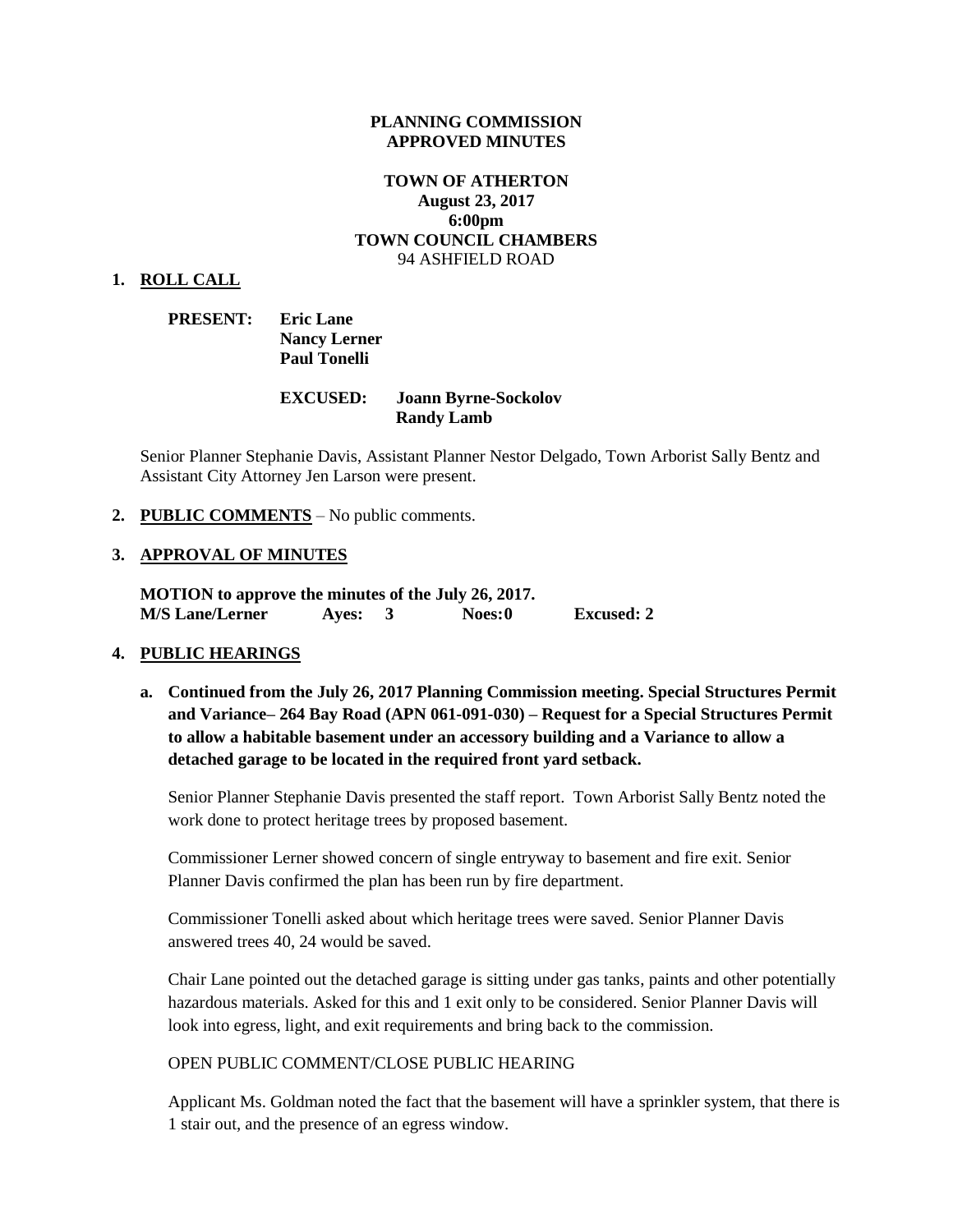### CLOSE PUBLIC COMMENT

**MOTION to approve the Special Structure Permit at 264 Bay Road based on the findings and for the reasons enumerated in the staff report, subject to the conditions listed in the Special Structures Permit certificate to allow a habitable basement under an accessory building.**

**M/S Tonelli/Lane Ayes: 3 Noes: 0 Excused: 2**

**MOTION to approve the Variance at 264 Bay Road based on the findings and for the reasons enumerated in the staff report, subject to the conditions listed in the Special Structures Permit certificate to allow a detached garage to be located in the required front yard setback.**

**M/S Lane/Tonelli Ayes: 3 Noes: 0 Excused: 2**

**b. Special Structures Permit– 40 Isabella Avenue (APN 070-230-100) – Request for a Special Structures Permit to allow for a second floor addition to the main residence to continue the existing, legal non-conforming sidewall and main building heights.** 

Senior Planner Stephanie Davis presented the staff report. She noted the location of the property in an R-1B zone, with the property to the right also in an R-1B zone and the property to the left in an R-1A zone. The presence of the R-1A property adjacent creates a large setback between the two main residences.

Senior Planner Davis noted stairwell being non-conforming, safety concerns

Commissioner Lerner asked if the neighbors had been contacted. Senior Planner Davis answered that yes, they had.

### OPEN PUBLIC COMMENT

Applicant stated that neighbor in R-1A zoning has no problem with the project.

Commissioners noted character of the house.

### CLOSE PUBLIC COMMENT

Chair Lane expressed desire for character of house to be kept.

Commissioner Tonelli expressed safety of staircase trumping all other considerations.

**MOTION to approve the Special Structure Permit to allow for a second floor addition to the main residence to continue the existing, legal non-conforming sidewall and main building heights.** 

**M/S Lerner/Tonelli Ayes: 3 Noes: 0 Excused: 2**

**c. Special Structures Permit– 150 Valparaiso Avenue (APN 070-390-010) – Request for adoption of Mitigated Negative Declaration and Mitigation Monitoring and Reporting Program and a Conditional Use Permit to allow for the construction of a new Academic**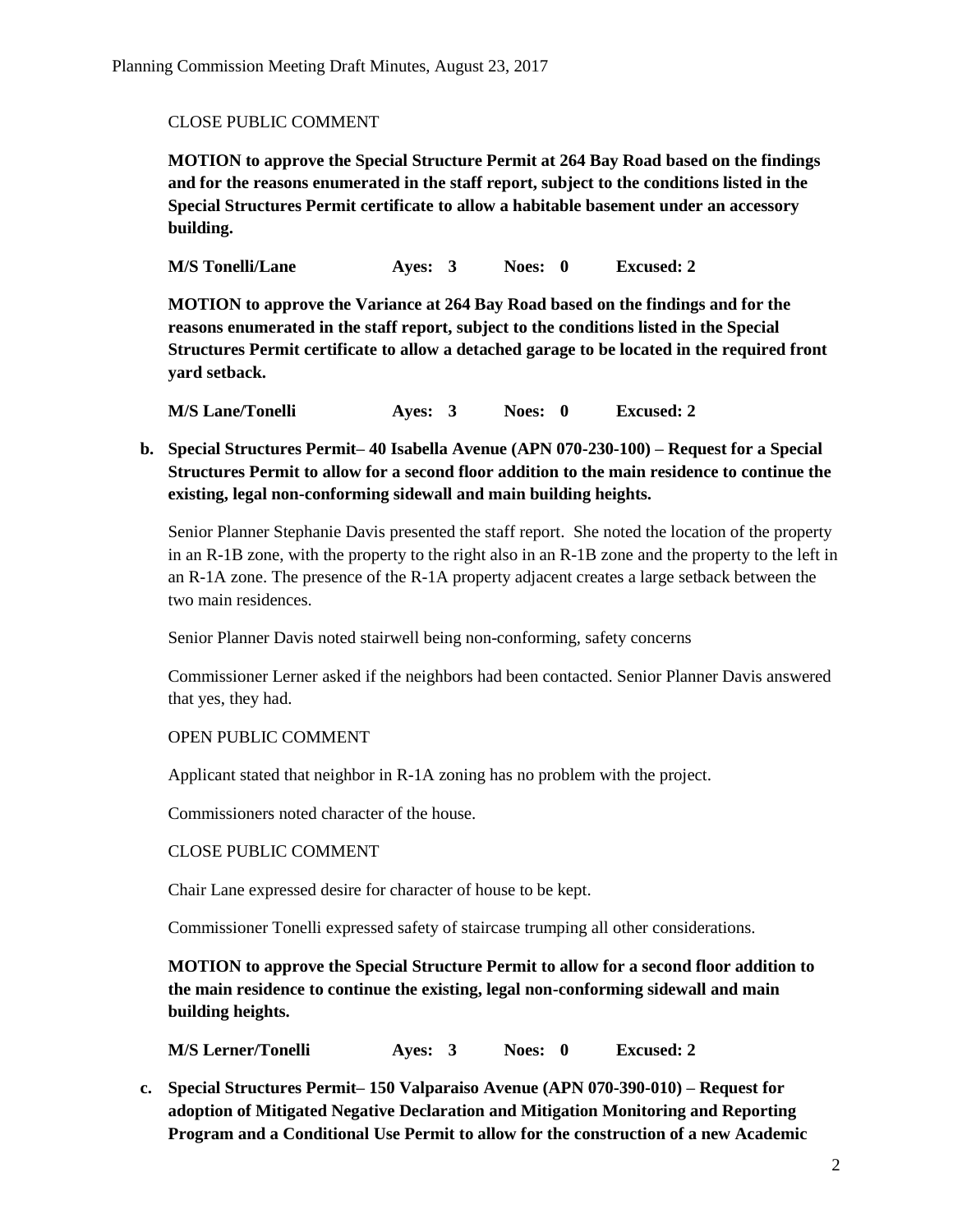# **Arts Building, other site improvements, and the installation of up to 20 additional portable classrooms.**

Senior Planner Davis presented the staff report. She noted that the Master Plan was approved.

Senior Planner Davis mentioned environmental consulting firm in charge of project, MB1. She noted the 7 measure to mitigate environmental impacts to "insignificant".

Commissioner Lerner expressed concern on mitigation, especially bird nesting season during construction.

### OPEN PUBLIC COMMENT

Katina from MB1 Environmental Consulting Firm mentioned construction would start in May/June. She noted the pre-construction survey with a biologist for the birds.

Chair Lane noted the inconsistency of the architecture in the lower campus.

Mr. Dwyer from Sacred Hearts mentioned the difference with the lower campus architecture was due to heritage trees. He also noted 2 tree plantations replacing the sick heritage oak tree.

Ms. Diaz, neighbor, noted parking increasing around neighborhoods, leaving no sidewalk space for pedestrians, people parking on driveways.

### CLOSE PUBLIC COMMENT

Chair Lane requested construction be hyper managed, especially placement of trucks.

Commissioner Lerner inferred about temporary signage regarding parking and sidewalks during construction period. Senior Planner Davis noted the presence of a traffic management plan.

Commissioner Lerner asked to solicit more neighborhood input.

Commissioner Tonelli noted the lack of "good" trees in the environmental mitigation plan.

**MOTION to approve the request for adoption of Mitigated Negative Declaration and Mitigation Monitoring and Reporting Program and a Conditional Use Permit to allow for the construction of a new Academic Arts Building, other site improvements, and the installation of up to 20 additional portable classrooms.** 

**M/S Tonelli/Lerner Ayes: 3 Noes: 0 Excused: 2**

## **6. COMMISSIONERS' REPORT**

Commissioner Tonelli was re-appointed to the Planning Commission.

### **7. STAFF REPORTS**

Senior Planner Davis introduced Assistant Planner Nestor Delgado.

Senior Planner Davis noted Town Arborist Sally Bentz is working on revisions to heritage tree ordinance.